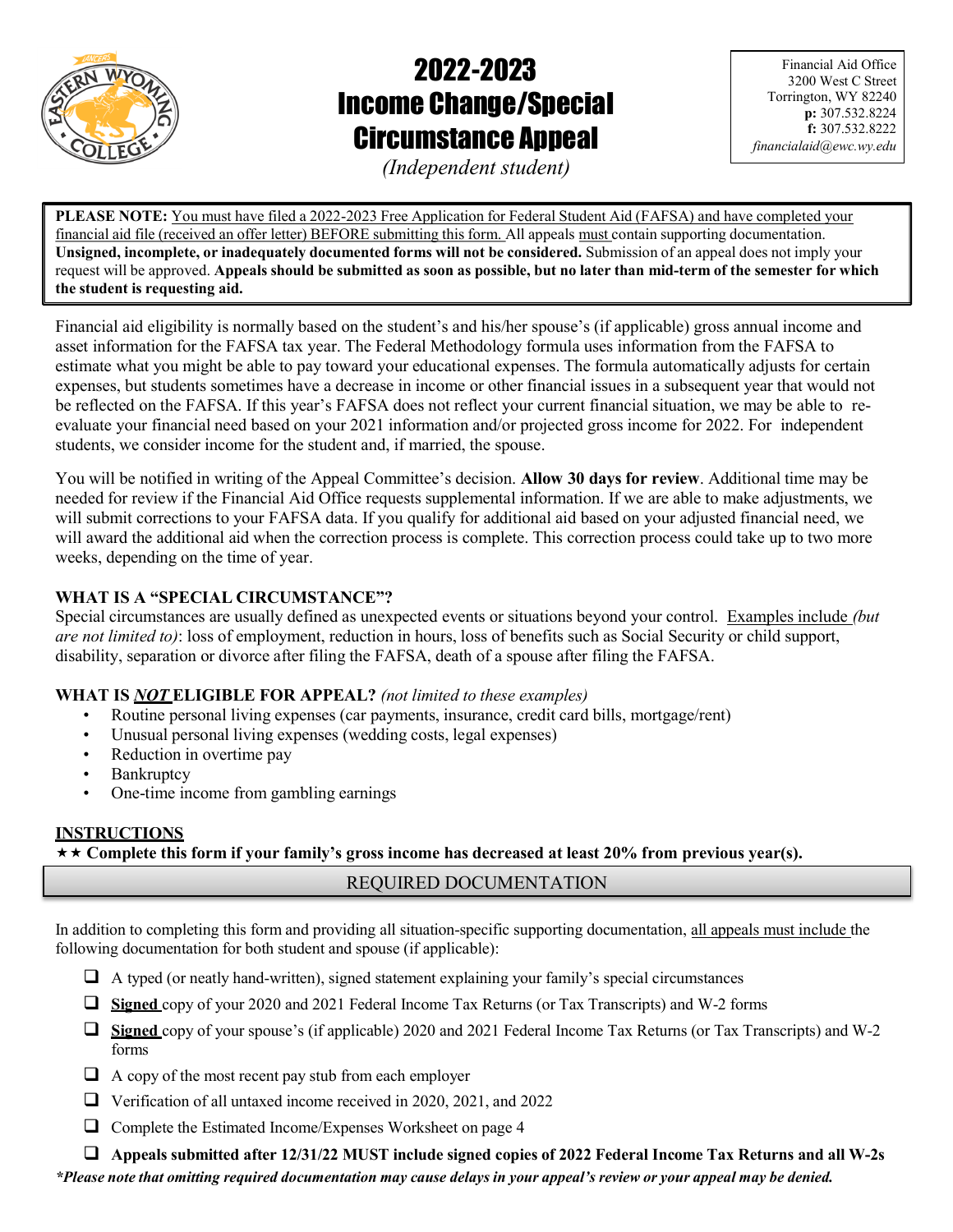## A: STUDENT INFORMATION

| Last Name                                  | First Name                                             | M.I. | EWC Student ID Number            | Social Security Number (last four digits) |  |
|--------------------------------------------|--------------------------------------------------------|------|----------------------------------|-------------------------------------------|--|
| Mailing Address (include apartment number) |                                                        |      | E-mail Address                   |                                           |  |
| City, ST, Zip                              |                                                        |      | Phone Number (include area code) |                                           |  |
|                                            | B: REASON FOR SUBMITTING APPEAL (check all that apply) |      |                                  |                                           |  |

## A. Unemployment or reduction of hours or wages

Student or spouse who worked in 2020 is now unemployed or has had work hours and/or wage rate reduced.

#### Required documentation:

- $\Box$  Copy of last pay stub(s) from previous employer(s)
- $\Box$  Copy of letter from employer on letterhead verifying the release from employment or reduction in hours/wages, the date the change became effective and the duration of the reduction if temporary
- $\Box$  Notice of eligibility or denial for unemployment benefits
- $\Box$  Copy of disability benefit statement if applicable

## $\Box$  B. Medical or dental expenses

You or your spouse made payments for expenses not covered by insurance. Medical expenses for which you received no insurance or other reimbursement must exceed 11% of the family's taxable income in order to be considered.

#### Required documentation:

- □ Submit copies of receipts or billing statements showing amounts for which you received no insurance or other reimbursement, as well as documentation of payment
- $\Box$  Total medical expenses for which you received no insurance or other reimbursement(s):  $\$\_$

## C. Retirement

Student or spouse who worked in 2020 has retired.

#### Required documentation:

- $\Box$  Copy of last pay stub(s) from previous employer(s)
- Copy of retirement benefit statement
- □ Letter from previous employer on letterhead stating last date of employment

## $\Box$  D. <u>Death of spouse</u>

Spouse passed away after the FAFSA was filed.

#### Required documentation:

Copy of death certificate, obituary, or funeral program

#### $\Box$  E. Separation or divorce

Student was married when the FAFSA was filed, but has now separated or divorced.

#### Required documentation:

Court documentation verifying legal separation or divorce, or letter from attorney documenting that legal proceedings have begun

### $\Box$  F. Reduction or loss of support or benefits

Student or spouse received support or benefits in 2020 that have been terminated or reduced. Support or benefits may include: worker's compensation, unemployment benefits, child support, Social Security benefits, pensions, etc.

#### Required documentation:

- $\Box$  Last check stub or printout of benefit received  $\Box$  Letter from agency on letterhead verifying the
- Letter from agency on letterhead verifying the date and amount of benefit lost

## G. One-time income

Student or spouse received non-recurring income in 2020 from a pension, IRA, annuity, inheritance, settlement, etc.

#### Required documentation:

- Copy of form 1099 or other statement from paying agency showing the one-time income
- $\Box$  Explain why the one-time income is not available for education expenses; include documentation.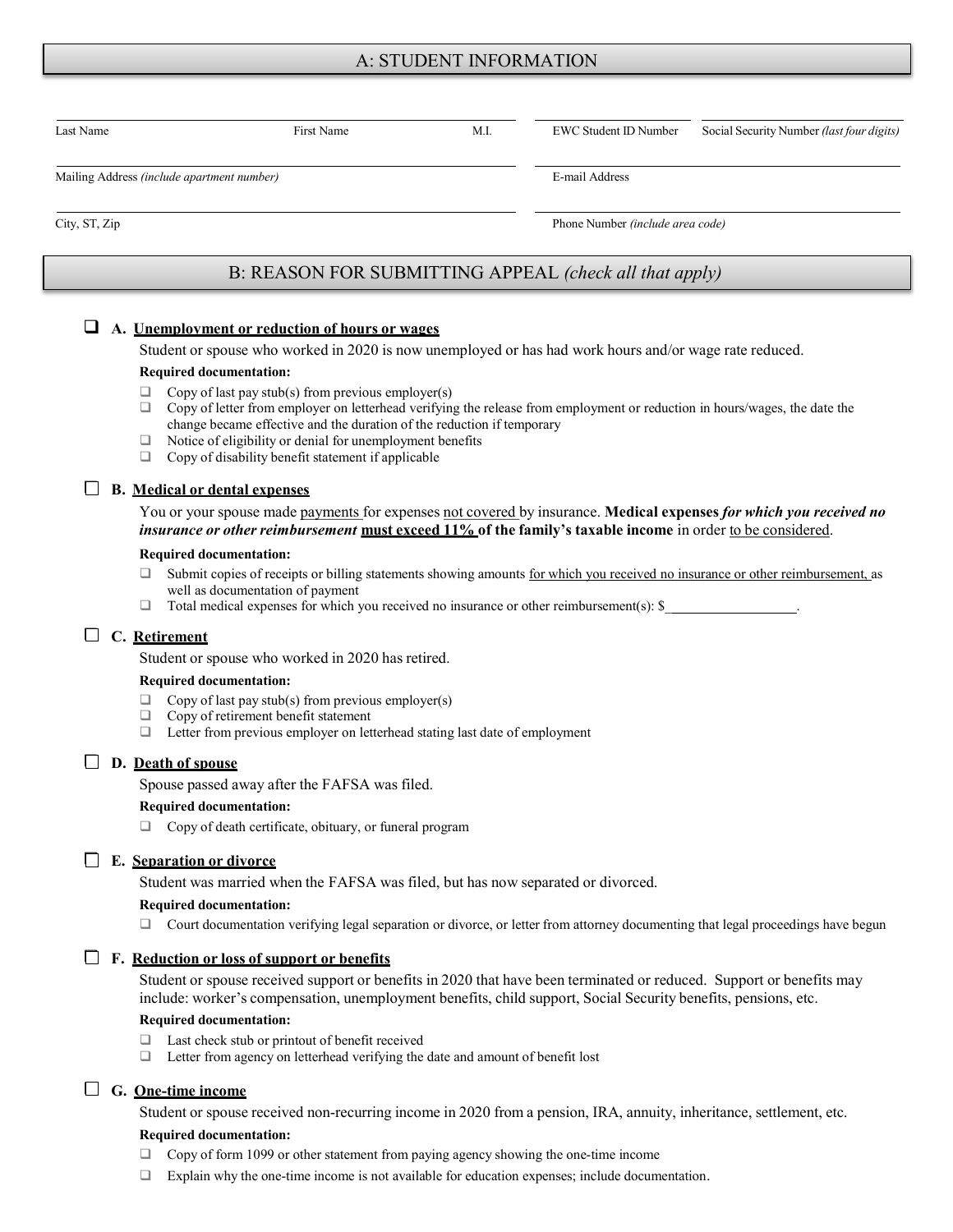## H. Dislocated Worker/Displaced Homemaker

Student/spouse is a Dislocated Worker if he/she is receiving unemployment benefits due to being laid off or losing a job and is unlikely to return to a previous occupation or was self-employed but is now unemployed due to economic conditions or natural disaster. A Displaced Homemaker is generally a person who previously provided unpaid services to the family (e.g. stay-at-home parent), is no longer supported by the spouse, is unemployed or underemployed, and is having trouble finding or upgrading employment.

#### Required documentation:

- $\Box$  Copy of letter from employer on letterhead verifying the release from employment or reduction in hours/wages, the date the change became effective and the duration of the reduction if temporary
- $\Box$  Notice of eligibility or denial for unemployment benefits

## $\Box$  I. Other

You or your spouse has other unusual circumstances not listed above.

## Required documentation:

- $\Box$  Explain the circumstances in detail, including the impact on your ability to pay for your educational expenses
- Attach supporting documentation of the circumstances

# C: EXPLANATION OF SPECIAL CIRCUMSTANCES

Whose income decreased?

What date did the change in circumstance occur?  $\frac{1}{2}$  /

\*Explain below (or attach a typed, signed personal statement explaining), in as much detail as possible, why you are requesting a change in income. Please list dates that the changes occurred and how it impacted your income. You must provide appropriate documentation. Be as detailed as possible about the change in your circumstances.